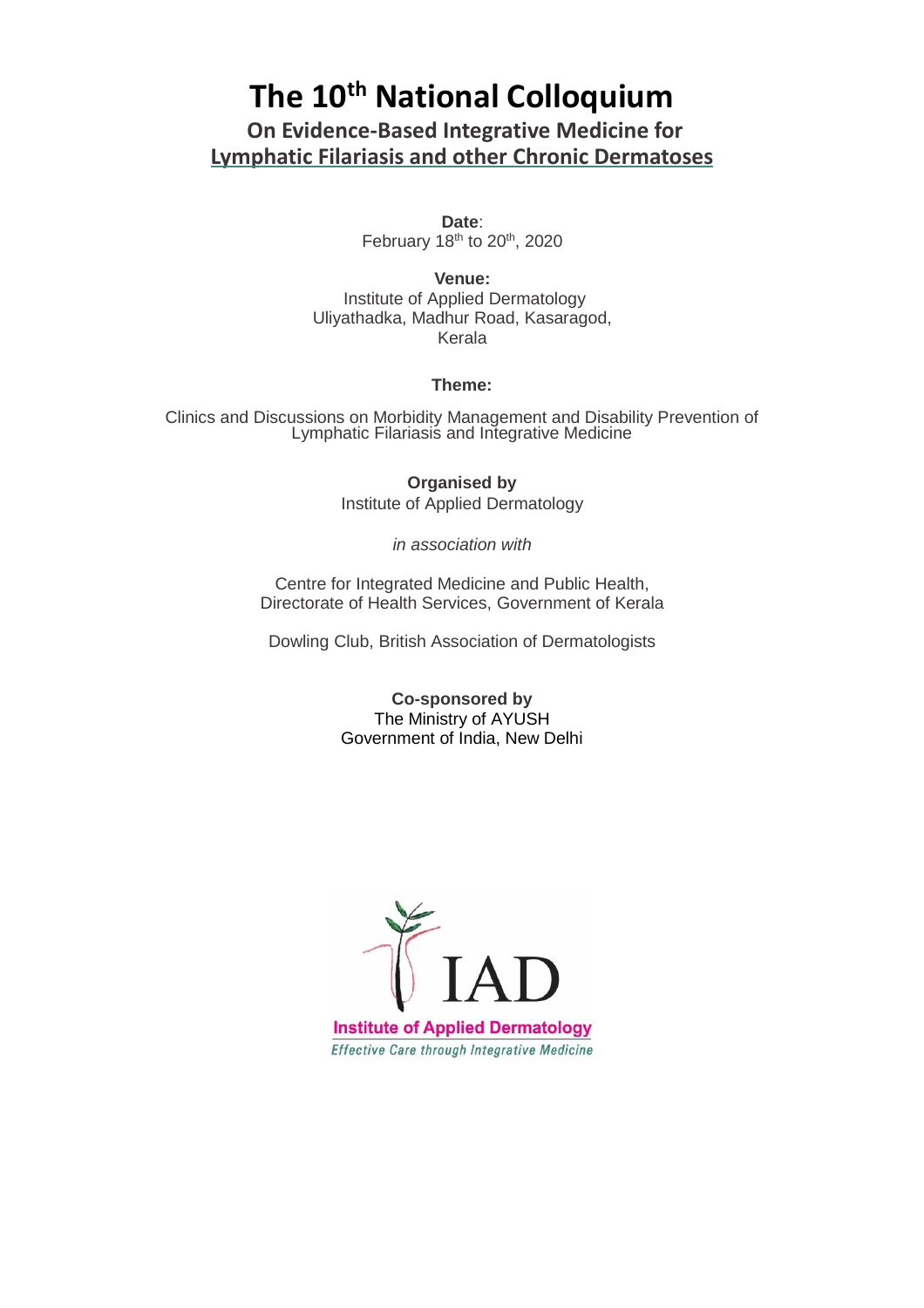**Date and Sessions Time Time Topic** and **speaker** 

*Day 1:*

*18th February 2020*

| <b>Ground Floor</b>                                                         | 9.00 AM        | <b>Colloquium Begins with the lighting of the lamp</b>                                                                                                                             |
|-----------------------------------------------------------------------------|----------------|------------------------------------------------------------------------------------------------------------------------------------------------------------------------------------|
|                                                                             | to             |                                                                                                                                                                                    |
| <b>Session 1</b>                                                            | 9.10 AM        | <b>Immunological aspects of Lymphatic Filariasis</b>                                                                                                                               |
| Seminar Hall (Second Floor)                                                 |                |                                                                                                                                                                                    |
|                                                                             | 9.10 AM        | Dr S.L. Hoti                                                                                                                                                                       |
| <b>Keynote addresses</b>                                                    | to<br>9.30 AM  | Scientist G, Regional Medical Research Centre (ICMR), National Institute of<br>Traditional Medicine, Belagavi, Karnataka                                                           |
|                                                                             | 9.30 AM        |                                                                                                                                                                                    |
|                                                                             | to             | <b>Discussion</b>                                                                                                                                                                  |
| <b>Chairperson:</b>                                                         | 9.35 AM        |                                                                                                                                                                                    |
| Dr S. Misra<br>Plastic Surgeon, Formerly professor and head,                | 9.35 AM        | <b>Lymphoedema: Medical Management</b>                                                                                                                                             |
| Department of Plastic Surgery at Chidambaram<br>Medical College, Tamil Nadu | to<br>9.55 AM  | Prof. Vaughan Keeley<br>Consultant Physician in Lymphoedema, University Hospitals of Derby and<br>Burton NHS Foundation Trust, Lymphoedema Department, Royal Derby<br>Hospital, UK |
|                                                                             | 9.55 AM        |                                                                                                                                                                                    |
|                                                                             | to             | <b>Discussion</b>                                                                                                                                                                  |
|                                                                             | 10.00 AM       |                                                                                                                                                                                    |
|                                                                             | 10.00 AM<br>to | <b>Morbidity Management &amp; Disability Prevention of</b><br><b>Lymphatic Filariasis: Surgical Treatment Options</b>                                                              |
|                                                                             | 10.20 AM       | Dr S. Misra                                                                                                                                                                        |
|                                                                             |                | Plastic Surgeon, Formerly professor and head, Department of Plastic<br>Surgery at Chidambaram Medical College, Tamil Nadu                                                          |
|                                                                             | 10.20 AM       |                                                                                                                                                                                    |
|                                                                             | to<br>10.25 AM | <b>Discussion</b>                                                                                                                                                                  |
|                                                                             |                | Screening of IAD's Lymphoedema treatment protocol film                                                                                                                             |
|                                                                             |                | <b>Tea Break</b>                                                                                                                                                                   |
| <b>Session 2</b><br>Room No 10 (Ground Floor)                               | 11.00 AM       | Dr Vaughan Keeley, Royal Derby Hospital, UK, will be<br>conducting bed-side teaching of lymphoedema during the                                                                     |
| Lymphoedema medical camp/CME:                                               | to             | medical camp. Other world-renowned clinicians from India &                                                                                                                         |
| <b>Bedside clinical teaching on</b>                                         | 1.00 PM        | abroad will be available for consultation and giving an                                                                                                                            |
| lymphoedema and chronic skin                                                |                | opinion on patients' illness.<br>Dr S.R. Narahari, Dr K.S. Prasanna, Dr M.G. Aggithaya &                                                                                           |
| diseases                                                                    |                | IAD's health care team will also assist.                                                                                                                                           |
|                                                                             |                |                                                                                                                                                                                    |
| Seminar Hall (Second Floor)                                                 |                | <b>Lunch Break</b><br><b>Nutritional values &amp; Ayurvedic reasoning of local</b>                                                                                                 |
|                                                                             | 2.00 PM<br>to  | cuisine served during the colloquium                                                                                                                                               |
| South Indian food diversity                                                 | 2.05 PM        | Dr Roopa Kamath<br>Ayurveda Consultant, Institute of Applied Dermatology, Kasaragod                                                                                                |
| <b>Session 3</b>                                                            |                | Insights into the elimination of Neglected Tropical                                                                                                                                |
|                                                                             | 2.05 PM        | Diseases in India                                                                                                                                                                  |
| Seminar Hall (Second Floor)                                                 | to             |                                                                                                                                                                                    |
|                                                                             | 2.20 PM        |                                                                                                                                                                                    |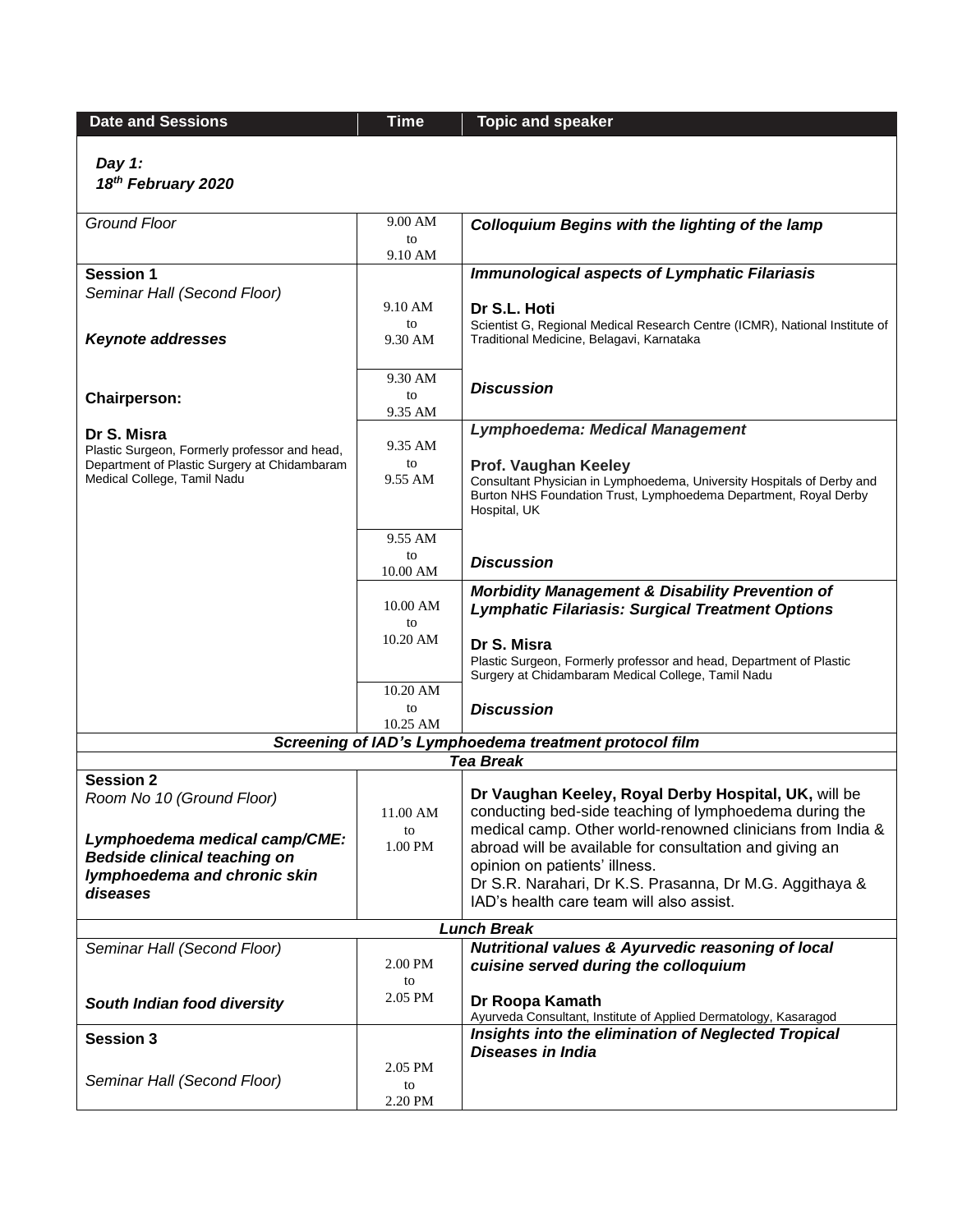| <b>Keynote addresses</b>                      |         | Dr Chandrakant Revankar                                               |
|-----------------------------------------------|---------|-----------------------------------------------------------------------|
|                                               |         | Public Health Medical Consultant, Neglected Tropical Diseases, Former |
|                                               |         | NTD Officer, WHO-SEARO, Consultant Dermatologist, Mumbai              |
| <b>Chairperson:</b>                           | 2.20 PM | <b>Discussion</b>                                                     |
|                                               | to      |                                                                       |
| Dr Chandrakant Revankar                       | 2.25 PM |                                                                       |
| Public Health Medical Consultant, Neglected   |         | <b>Hyperpigmentation disorders</b>                                    |
| Tropical Diseases, Former NTD Officer, WHO-   | 2.25 PM |                                                                       |
| SEARO, Consultant Dermatologist, Mumbai       | to      | Dr Donna Thompson                                                     |
|                                               | 2.45 PM | Consultant Dermatologist, Sandwell and West Birmingham Hospitals NHS  |
|                                               |         | Trust, UK                                                             |
|                                               | 2.45 PM |                                                                       |
|                                               | to      | <b>Discussion</b>                                                     |
|                                               | 2.50 PM |                                                                       |
| <b>Session 4</b>                              |         | <b>Connective tissue disease</b>                                      |
|                                               | 2.50 PM |                                                                       |
| Seminar Hall (Second Floor)                   | to      | <b>Dr Mark Goodfield</b>                                              |
|                                               | 3.10 PM | Consultant Dermatologist, Dowling Club, London, UK                    |
|                                               | 3.10 PM |                                                                       |
| <b>Invited Lectures</b>                       | to      | <b>Discussion</b>                                                     |
|                                               | 3.15 PM |                                                                       |
| <b>Chairperson:</b>                           |         | Yoga for better care of mind-related diseases                         |
| Dr S.L. Hoti                                  |         |                                                                       |
| Scientist G, Regional Medical Research Centre | 3.15 PM |                                                                       |
| (ICMR), National Institute of Traditional     | to      | <b>Dr Hemant Bhargav</b>                                              |
| Medicine, Belagavi, Karnataka                 | 3.35 PM | MBBS, MD (Yoga and Rehabilitation), Assistant Professor of Yoga,      |
|                                               |         | NIMHANS, Bangalore                                                    |
|                                               | 3.35 PM |                                                                       |
|                                               | to      | <b>Discussion</b>                                                     |
|                                               | 3.40 PM |                                                                       |
|                                               |         | Herbal Dermatology research in the UK                                 |
|                                               | 3.40 PM |                                                                       |
|                                               | to      | Dr Jonathan Kentley                                                   |
|                                               | 3.55 PM | Chelsea & Westminster Hospital, NHS Foundation Trust, London, UK      |
|                                               |         |                                                                       |
|                                               | 3.55 PM | <b>Discussion</b>                                                     |
|                                               | to      |                                                                       |
|                                               | 4.00 PM |                                                                       |
|                                               |         | <b>Scar Sarcoid</b>                                                   |
|                                               | 4.00 PM |                                                                       |
|                                               | to      |                                                                       |
|                                               | 4.15 PM | Dr Faraz Ali<br>Dowling Club, London, UK                              |
|                                               |         |                                                                       |
|                                               | 4.15 PM |                                                                       |
|                                               | to      | <b>Discussion</b>                                                     |
|                                               | 4.20 PM |                                                                       |
|                                               |         | Tea                                                                   |
| <b>Public Program:</b>                        |         | Preamble Speech: Mr S R Vijay Shankar, Writer & Critic,               |
|                                               |         | Consultant, Intel Technologies, Bangalore                             |
| Seminar Hall (Second Floor)                   |         | (He is volunteering in IAD for the past 20 years)                     |
|                                               |         |                                                                       |
|                                               |         |                                                                       |
|                                               | 5.00 PM | On the stage:                                                         |
| <b>Book Release: "Medicine and</b>            | to      |                                                                       |
| Body Image: Resource planning                 | 7.00 PM | Mr N.A. Nellikkunnu<br>$\bullet$                                      |
| for the poor" authored by Prof                |         | Honourable Member of the Kerala Legislative Assembly, Kasaragod       |
| <b>Terence Ryan</b>                           |         | <b>Prof. Terence Ryan</b><br>$\bullet$                                |
| Launch of S. Janardhan                        |         | Emeritus Professor of Dermatology, Oxford University, London          |
| endowment fund for indigent                   |         | <b>Dr Anthony Bewley</b><br>$\bullet$                                 |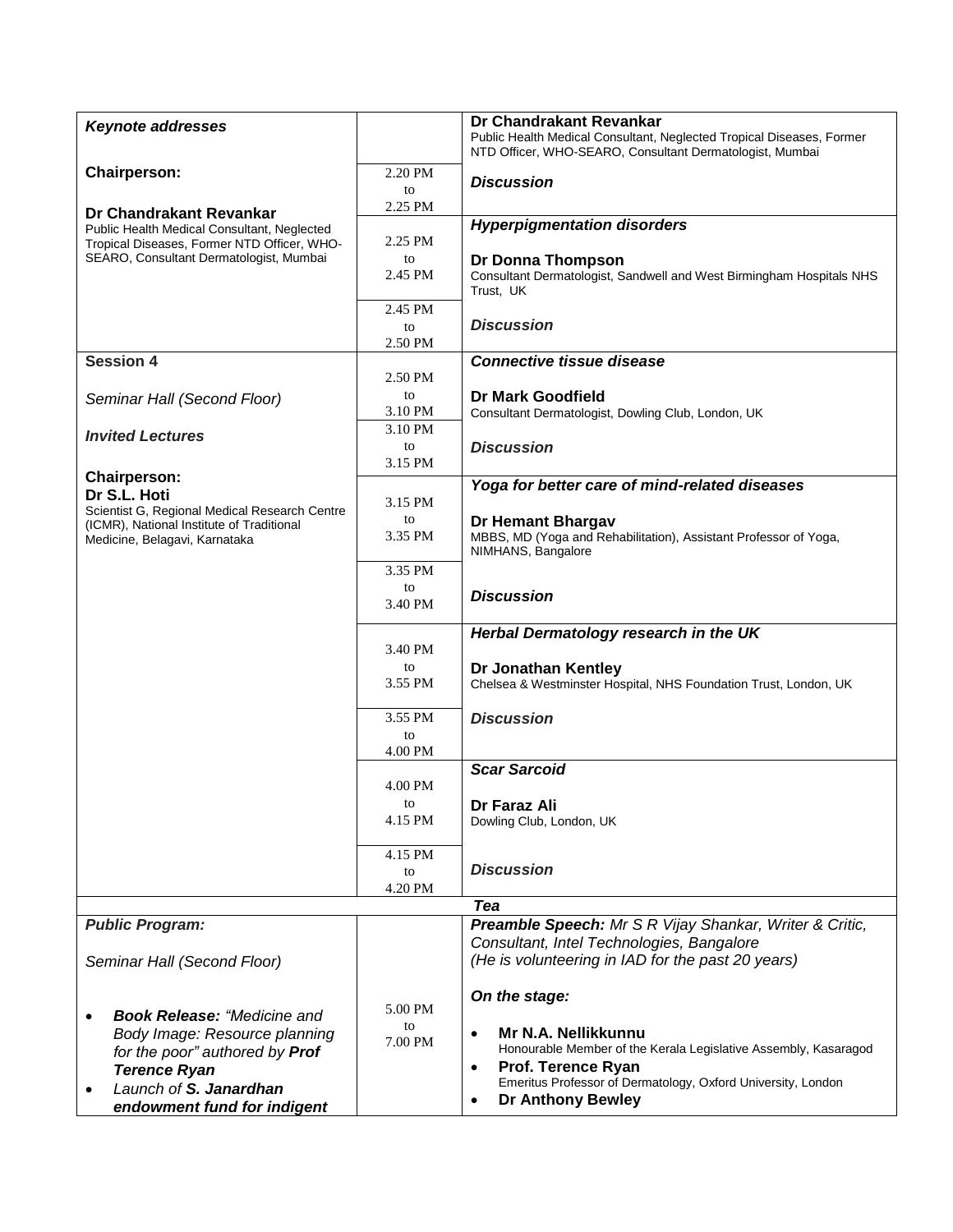| filariasis patients sponsored by          |                | President, Dowling Club, Dermatologist, Barts Health NHS trust<br>Queen Mary University of London                                 |
|-------------------------------------------|----------------|-----------------------------------------------------------------------------------------------------------------------------------|
| Wife of S. Janardhan, Bangalore           |                | Mr P.K. Dutta<br>$\bullet$                                                                                                        |
| & Institute of Applied Dermatology        |                | Chairman, Systopic Laboratories Pvt. Ltd, New Delhi                                                                               |
|                                           |                | Dr Bhupendra Tripathi<br>$\bullet$<br>Country Lead - Elimination Programs, Neglected Tropical Diseases,                           |
|                                           |                | Bill and Melinda Gates Foundation, New Delhi                                                                                      |
|                                           |                | <b>Officials from Ministry of AYUSH, National Vector</b><br>$\bullet$                                                             |
|                                           |                | Borne Disease Control Programme, New Delhi and                                                                                    |
|                                           |                | Directorate of Health Services, Government of<br>Kerala                                                                           |
|                                           |                | Dr T.A. Bailur<br>$\bullet$                                                                                                       |
|                                           |                | Director, Institute of Applied Dermatology, Kasaragod                                                                             |
|                                           |                | 7.00 PM: Closure of the day with Kasaragod local cuisine of dinner and sweets                                                     |
| Day 2:                                    |                |                                                                                                                                   |
| 19th February 2020                        |                |                                                                                                                                   |
|                                           |                |                                                                                                                                   |
| <b>Session 1</b>                          |                | <b>Nodular Prurigo</b>                                                                                                            |
|                                           | 9.00 AM        |                                                                                                                                   |
| Seminar Hall (Second Floor)               | to<br>9.15 AM  | <b>Prof. Anthony Bewley</b><br>President, Dowling Club, Dermatologist, Barts Health NHS trust, Queen<br>Mary University of London |
| <b>Keynote addresses</b>                  | 9.15 AM        |                                                                                                                                   |
| <b>Chairperson:</b>                       | to<br>9.20 AM  | <b>Discussion</b>                                                                                                                 |
| Prof. Terence Ryan                        | 9.20 AM        | Accelerated plan for the Elimination of LF in India and                                                                           |
| Emeritus Professor of Dermatology, Oxford | to             | opportunities for MMDP integration in the program                                                                                 |
| University, UK                            | 9.40 AM        | Dr Bhupendra Tripathi                                                                                                             |
|                                           |                | Country Lead - Elimination Programs, Neglected Tropical Diseases, Bill and                                                        |
|                                           | 9.40 AM        | Melinda Gates Foundation, New Delhi                                                                                               |
|                                           | to<br>9.45 AM  | <b>Discussion</b>                                                                                                                 |
|                                           |                | <b>Evidence-based Ayurveda Therapeutics</b>                                                                                       |
|                                           | 9.45 AM<br>To  |                                                                                                                                   |
|                                           | 10.05 AM       | <b>Prof. Anup Thakkar</b><br>Director, Institute for Postgraduate Teaching & Research in Ayurveda,                                |
|                                           |                | Gujarat Ayurved University, Jamnagar                                                                                              |
|                                           | 10.05 AM<br>to | <b>Discussion</b>                                                                                                                 |
|                                           | 10.10 AM       |                                                                                                                                   |
|                                           | 10.10 AM       | <b>GAELF &amp; Care attitude</b>                                                                                                  |
|                                           | to             | Prof. Terence Ryan                                                                                                                |
|                                           | 10.25 AM       | Emeritus Professor of Dermatology, Oxford University, London                                                                      |
|                                           | 10.25 AM       |                                                                                                                                   |
|                                           | to<br>10.30 AM | <b>Discussion</b>                                                                                                                 |
|                                           |                | <b>Tea Break</b>                                                                                                                  |
| <b>Session 2</b>                          | 11.00 AM       |                                                                                                                                   |
|                                           | to             | Dr Vaughan Keeley, Royal Derby Hospital, UK, will be<br>conducting bed-side teaching of lymphoedema during the                    |
| Room No 10 (Ground Floor)                 | 1.00 PM        | medical camp. Other world-renowned clinicians from India &                                                                        |
|                                           |                |                                                                                                                                   |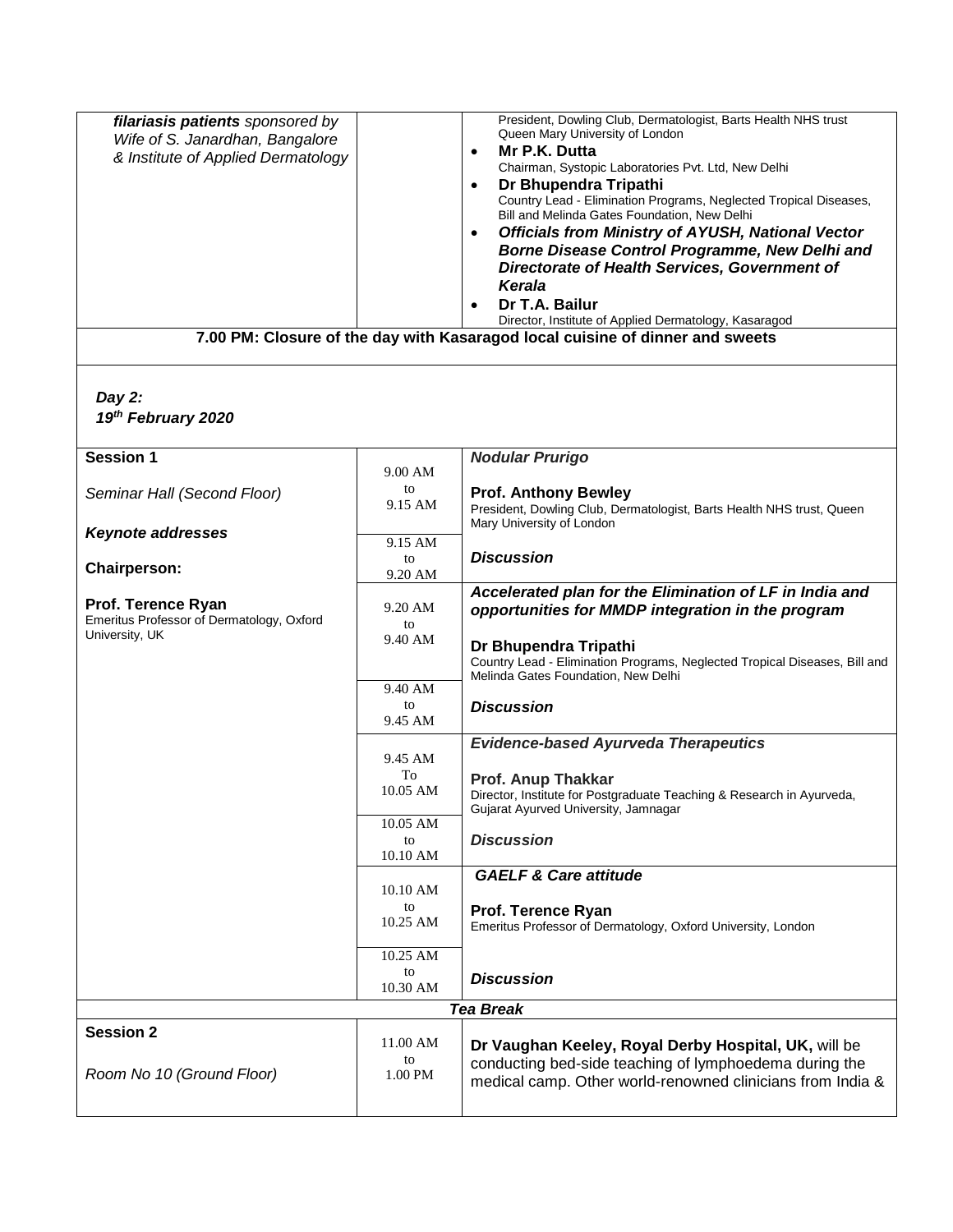| Lymphoedema medical camp/CME:<br><b>Bedside clinical teaching on</b><br>lymphoedema and chronic skin<br>diseases.                                             |               | abroad will be available for consultation and giving an<br>opinion on patients' illness.<br>Dr S.R. Narahari, Dr K.S. Prasanna, Dr M.G. Aggithaya &<br>IAD's health care team will also assist. |
|---------------------------------------------------------------------------------------------------------------------------------------------------------------|---------------|-------------------------------------------------------------------------------------------------------------------------------------------------------------------------------------------------|
|                                                                                                                                                               |               | <b>Lunch Break</b>                                                                                                                                                                              |
| South Indian food diversity                                                                                                                                   | 2.00 PM<br>to | <b>Nutritional values &amp; Ayurvedic reasoning of local</b><br>cuisine served during the colloquium                                                                                            |
| Seminar Hall (Second Floor)                                                                                                                                   | 2.05 PM       | Dr Roopa Kamath<br>Ayurveda Consultant, Institute of Applied Dermatology, Kasaragod                                                                                                             |
| <b>Session 3</b>                                                                                                                                              |               | <b>Contact dermatitis</b>                                                                                                                                                                       |
| Seminar Hall (Second Floor)                                                                                                                                   | 2.05 PM<br>to | Dr Tanya Bleiker                                                                                                                                                                                |
| <b>Invited Lectures</b>                                                                                                                                       | 2.25 PM       | Consultant Dermatologist, University Hospitals of Derby and Burton NHS<br>Foundation Trust, UK                                                                                                  |
|                                                                                                                                                               | 2.25 PM       |                                                                                                                                                                                                 |
| <b>Chairperson:</b><br><b>Prof Gail Todd</b>                                                                                                                  | to<br>2.30 PM | <b>Discussion</b>                                                                                                                                                                               |
| Dermatology Department, University of Cape<br>Town, South Africa                                                                                              | 2.30 PM       | Homoeopathic management of skin diseases related to<br>mental generals                                                                                                                          |
|                                                                                                                                                               | to<br>2.50 PM | Dr Mansoor Ali<br>Associate Professor, Department of Case taking and Repertorisation, Govt                                                                                                      |
|                                                                                                                                                               | 2.50 PM<br>to | Homoeopathic Medical College, Calicut                                                                                                                                                           |
|                                                                                                                                                               | 2.55 PM       | <b>Discussion</b>                                                                                                                                                                               |
|                                                                                                                                                               | 2.55 PM<br>to | An iron man in a velvet glove: intravenous iron an<br>unusual cause of skin pigmentation                                                                                                        |
|                                                                                                                                                               | 3.05 PM       | Dr Abi Parajasingham<br>Registrar, Surrey and Sussex Healthcare NHS Trust, UK                                                                                                                   |
|                                                                                                                                                               | 3.05 PM<br>to | <b>Discussion</b>                                                                                                                                                                               |
|                                                                                                                                                               | 3.10 PM       |                                                                                                                                                                                                 |
|                                                                                                                                                               | 3.10 PM       | Pachyonychia congenita                                                                                                                                                                          |
|                                                                                                                                                               | to<br>3.20 PM | Dr Ashima Lowe<br>Registrar, Dept of Dermatology, Royal Gwent Hospital, Newport, Wales, UK                                                                                                      |
|                                                                                                                                                               | 3.20 PM<br>to | <b>Discussion</b>                                                                                                                                                                               |
| <b>Session 4</b>                                                                                                                                              | 3.25 PM       | Lymphatic Filariasis Specific Quality of Life issues:                                                                                                                                           |
|                                                                                                                                                               | 3.30 PM       | <b>Meeting with patients</b>                                                                                                                                                                    |
| Seminar Hall (Second Floor)                                                                                                                                   | to<br>4.30 PM | <b>LFSQQ</b>                                                                                                                                                                                    |
| <b>Meeting patients of neglected</b><br>tropical disease                                                                                                      |               | Dr S.R. Narahari<br>Director, Institute of Applied Dermatology, Kasaragod                                                                                                                       |
| <b>Chairperson:</b><br>Prof. Anup Thakkar<br>Director, Institute for Postgraduate Teaching &<br>Research in Ayurveda, Gujarat Ayurved<br>University, Jamnagar |               | <b>Facilitators:</b><br>Sheeba Varghese, Aneesha & Reshma D Souza<br>Dermatology nurses, Institute of Applied Dermatology, Kasaragod                                                            |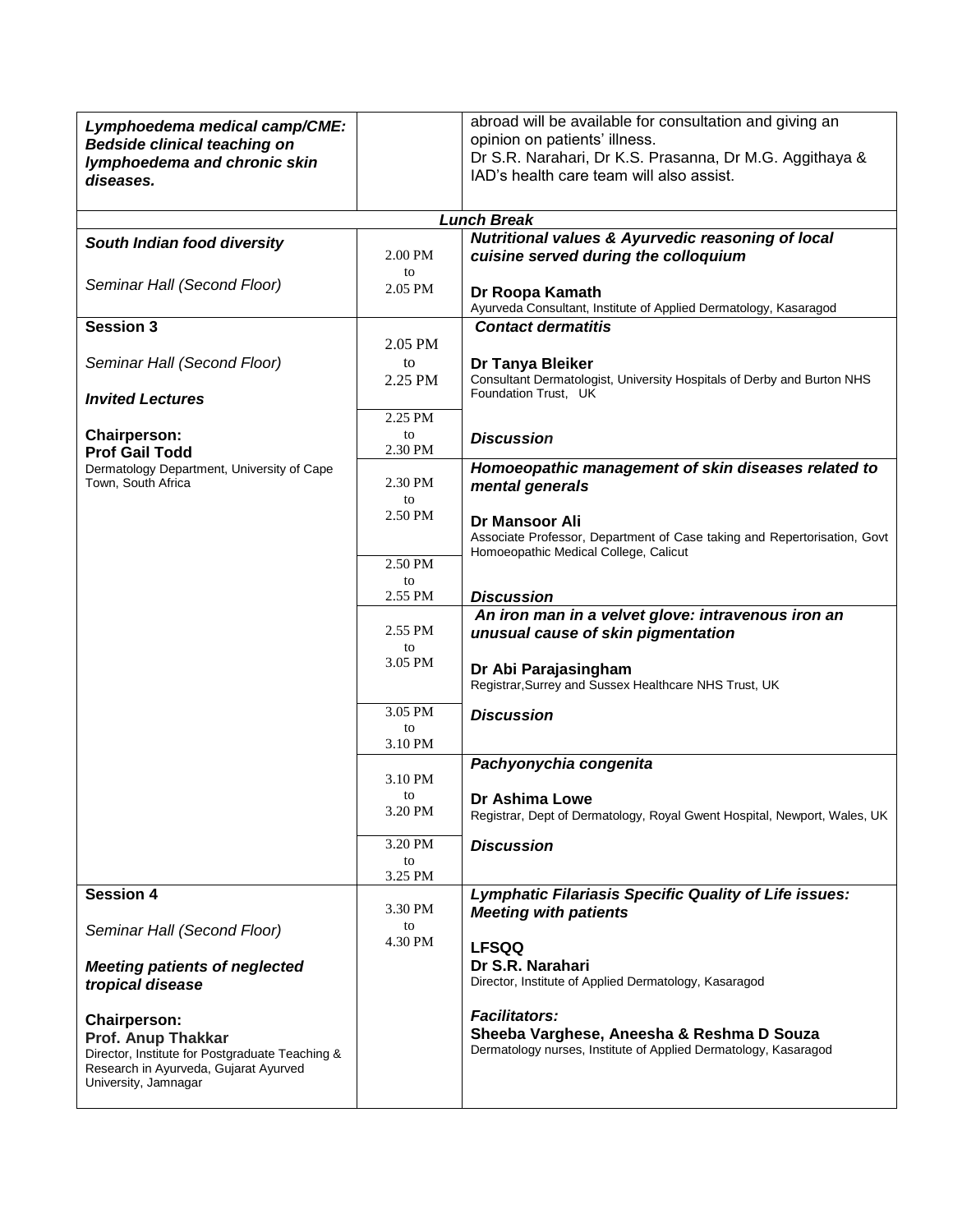| Dr Mansoor Ali<br>Associate Professor, Department of Case taking<br>Repertorisation, Govt Homoeopathic<br>and<br>Medical College, Calicut |                 |                                                                                                                                                                                 |
|-------------------------------------------------------------------------------------------------------------------------------------------|-----------------|---------------------------------------------------------------------------------------------------------------------------------------------------------------------------------|
|                                                                                                                                           |                 | <b>Tea Break</b>                                                                                                                                                                |
| <b>Session 5</b>                                                                                                                          | 5.00 PM         | <b>National MMDP program:</b>                                                                                                                                                   |
| Seminar Hall (Second Floor)<br><b>Panel Discussion</b>                                                                                    | to<br>$6.00$ PM | <b>Panelists:</b><br>Experts from Ministry of AYUSH, NVBDCP, Government of<br>India NCDC, Kerala and other relevant national public health<br>institutions                      |
|                                                                                                                                           |                 |                                                                                                                                                                                 |
|                                                                                                                                           |                 | 7.00 PM: Closure of the day with Kasaragod local cuisine of dinner and sweets                                                                                                   |
| Day $3:$<br>20th February 2020                                                                                                            |                 |                                                                                                                                                                                 |
| <b>Session 1</b>                                                                                                                          |                 | African AD, Skin complications of cultural practices,<br>why is it not what it seems to be                                                                                      |
| Seminar Hall (Second Floor)                                                                                                               | 9.00 AM<br>to   |                                                                                                                                                                                 |
| <b>Key Note Addresses</b>                                                                                                                 | 9.20 AM         | <b>Prof Gail Todd</b><br>Dermatology Department, University of Cape Town, South Africa                                                                                          |
| <b>Chairperson:</b>                                                                                                                       | 9.20 AM         | <b>Discussion</b>                                                                                                                                                               |
| Dr Bhupendra Tripathi                                                                                                                     | to              |                                                                                                                                                                                 |
| Country Lead - Elimination Programs,                                                                                                      | 9.30 AM         |                                                                                                                                                                                 |
| Neglected Tropical Diseases, Bill and Melinda<br>Gates Foundation, New Delhi                                                              | 9.30 AM<br>to   | Role of treating 'Manas' in the management of skin<br>diseases                                                                                                                  |
|                                                                                                                                           | 9.50 AM         | Dr Sisir Kumar Mandal<br>Associate Professor, Department of Roga Nidana & Vikriti Vigyan, All India<br>Institute of Ayurveda (AIIA), Delhi                                      |
|                                                                                                                                           | 9.50 AM<br>to   | <b>Discussion</b>                                                                                                                                                               |
|                                                                                                                                           | 10.00 AM        | Community engagement for the dissemination of                                                                                                                                   |
|                                                                                                                                           | 10.00 AM<br>to  | integrated treatment protocol for Lymphatic Filariasis                                                                                                                          |
|                                                                                                                                           | 10.20 AM        | Dr K.H. Prakash<br>Director, TB Programmes Karnataka Health Promotion Trust, Bangalore                                                                                          |
|                                                                                                                                           | 10.20 AM        |                                                                                                                                                                                 |
|                                                                                                                                           | to<br>10.30 AM  | <b>Discussion</b>                                                                                                                                                               |
|                                                                                                                                           |                 | <b>Tea Break</b>                                                                                                                                                                |
| <b>Session 2</b>                                                                                                                          | 11.00 AM        | Prof. Vaughan Keeley, Royal Derby Hospital, UK, will be                                                                                                                         |
| Room No 10 (Ground Floor)                                                                                                                 | to<br>1.00 PM   | conducting bed-side teaching of lymphoedema during the<br>medical camp. Other world-renowned clinicians from India &<br>abroad will be available for consultation and giving an |
| Lymphoedema medical camp/CME:                                                                                                             |                 | opinion on patients' illness.                                                                                                                                                   |
| <b>Bedside clinical teaching on</b>                                                                                                       |                 | Dr S.R. Narahari, Dr K.S. Prasanna, Dr M.G. Aggithaya &                                                                                                                         |
| lymphoedema and chronic skin<br>diseases.                                                                                                 |                 | IAD's health care team will also assist.                                                                                                                                        |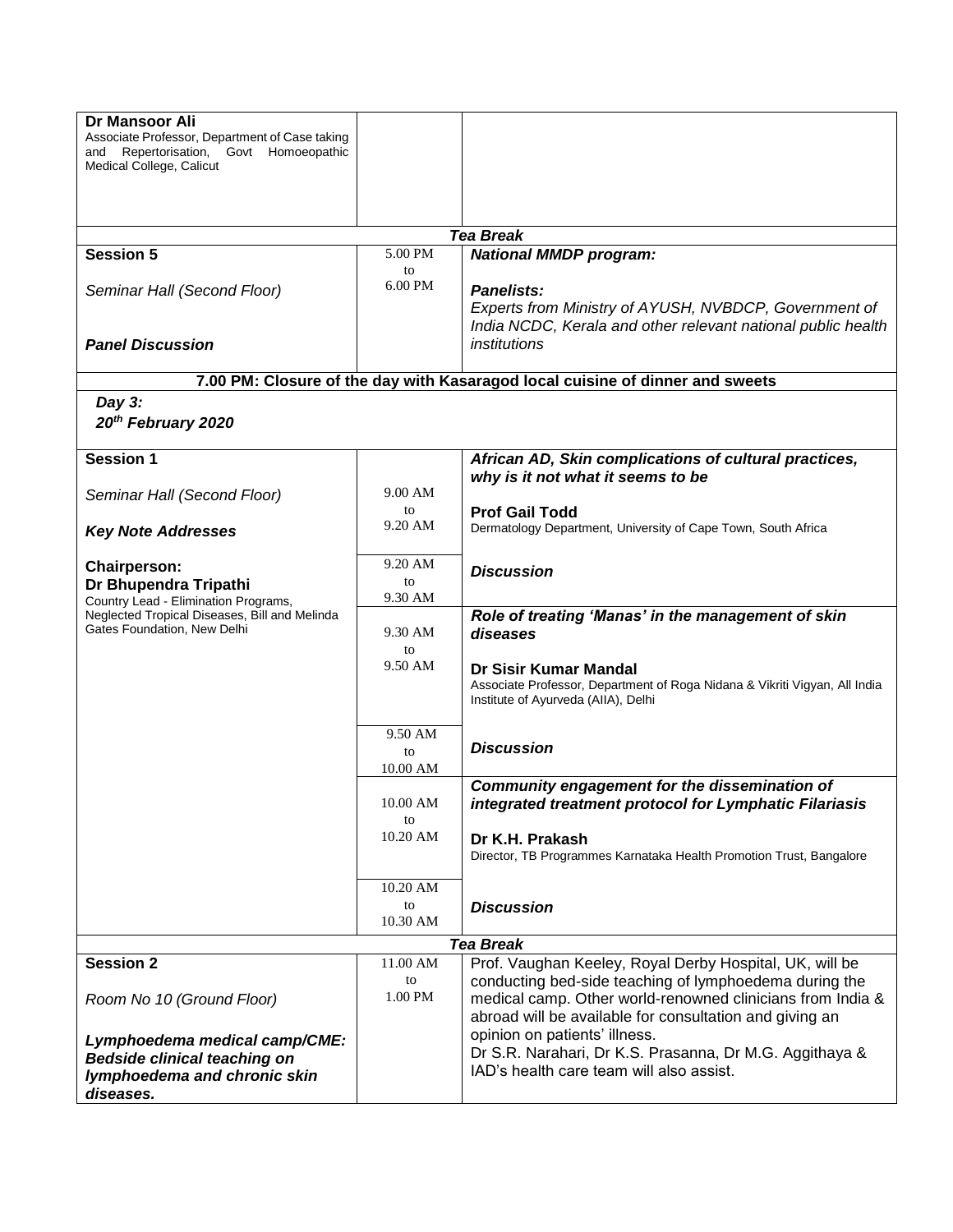| <b>Lunch Break</b>                                                                                                                                         |                          |                                                                                                                                                                                                                                                                                                                                                                                                                                                                                                                                                                                                |
|------------------------------------------------------------------------------------------------------------------------------------------------------------|--------------------------|------------------------------------------------------------------------------------------------------------------------------------------------------------------------------------------------------------------------------------------------------------------------------------------------------------------------------------------------------------------------------------------------------------------------------------------------------------------------------------------------------------------------------------------------------------------------------------------------|
| South Indian food diversity                                                                                                                                | 2.00 PM                  | <b>Nutritional values &amp; Ayurvedic reasoning of local</b><br>cuisine served during the colloquium                                                                                                                                                                                                                                                                                                                                                                                                                                                                                           |
| Seminar Hall (Second Floor)                                                                                                                                | to<br>2.05 PM            | Dr Roopa Kamath<br>Ayurveda Consultant, Institute of Applied Dermatology, Kasaragod                                                                                                                                                                                                                                                                                                                                                                                                                                                                                                            |
| <b>Session 3</b>                                                                                                                                           | 2.05 PM                  | <b>Mass Drug Administration against Lymphatic Filariasis</b><br>in Kerala state                                                                                                                                                                                                                                                                                                                                                                                                                                                                                                                |
| Seminar Hall (Second Floor)<br><b>Invited Lectures</b>                                                                                                     | to<br>2.25 PM            | Dr K. Regu<br>Joint Director, National Centre for Disease Control, Kozhikode                                                                                                                                                                                                                                                                                                                                                                                                                                                                                                                   |
| <b>Chairperson:</b><br>Dr Chandrakant Revankar                                                                                                             | 2.25 PM<br>to<br>2.30 PM | <b>Discussion</b>                                                                                                                                                                                                                                                                                                                                                                                                                                                                                                                                                                              |
| Public Health Medical Consultant, Neglected<br>Tropical Diseases, Former NTD Officer, WHO-<br>SEARO, Consultant Dermatologist, Mumbai                      | 2.30 PM<br>to<br>2.50 PM | Foldscope and its application in a community-based<br>filariasis control program                                                                                                                                                                                                                                                                                                                                                                                                                                                                                                               |
|                                                                                                                                                            |                          | Dr P.S. Balu<br>Department of Community Medicine, JJM Medical College, Davanagere                                                                                                                                                                                                                                                                                                                                                                                                                                                                                                              |
|                                                                                                                                                            | 2.50 PM<br>to<br>2.55 PM | <b>Discussion</b>                                                                                                                                                                                                                                                                                                                                                                                                                                                                                                                                                                              |
|                                                                                                                                                            |                          | <b>Free papers</b>                                                                                                                                                                                                                                                                                                                                                                                                                                                                                                                                                                             |
| <b>Session 4</b><br>Seminar Hall (Second Floor)                                                                                                            |                          | Chair: Prof Terence Ryan, Emeritus Professor of<br>Dermatology, Oxford                                                                                                                                                                                                                                                                                                                                                                                                                                                                                                                         |
| <b>Operational, Training, Monitoring</b><br>and Quality care needs for pan-<br>India integrative medicine based<br><b>MMDP</b> programme of<br>lymphoedema | 2.55 PM<br>to<br>3.30 PM | <b>Panelists:</b><br>Dr Bhupendra Tripathi<br>Country Lead - Elimination Programs, Neglected Tropical Diseases, Bill and<br>Melinda Gates Foundation, New Delhi<br>Dr P.S. Balu<br>Department of Community Medicine, JJM Medical College, Davanagere<br>Dr K. Regu<br>Joint Director, National Centre for Disease Control, Kozhikode<br>Dr Sisir Kumar Mandal<br>Associate Professor, Department of Roga Nidana & Vikriti Vigyan,<br>All India Institute of Ayurveda (AIIA), Delhi<br>Dr Madhur Guruprasad Aggithaya<br>Chief Ayurveda Consultant, Institute of Applied Dermatology, Kasaragod |
| <b>Colloquium ends</b><br>Seminar Hall (Second Floor)                                                                                                      | 3.30 PM<br>to<br>4.00 PM | <b>Concluding remarks:</b><br><b>Welcome:</b><br>Dr Madhur Guruprasad Aggithaya<br>Chief Ayurveda Consultant, Institute of Applied Dermatology, Kasaragod<br>Remarks: (5 minutes each)<br>Prof. Terence Ryan<br>Prof. Gail Todd<br>Dr P.S. Balu<br>Dr Bhupendra Tripathi                                                                                                                                                                                                                                                                                                                       |
|                                                                                                                                                            |                          | <b>Vote of thanks</b><br><b>Mr Prajul RK</b>                                                                                                                                                                                                                                                                                                                                                                                                                                                                                                                                                   |